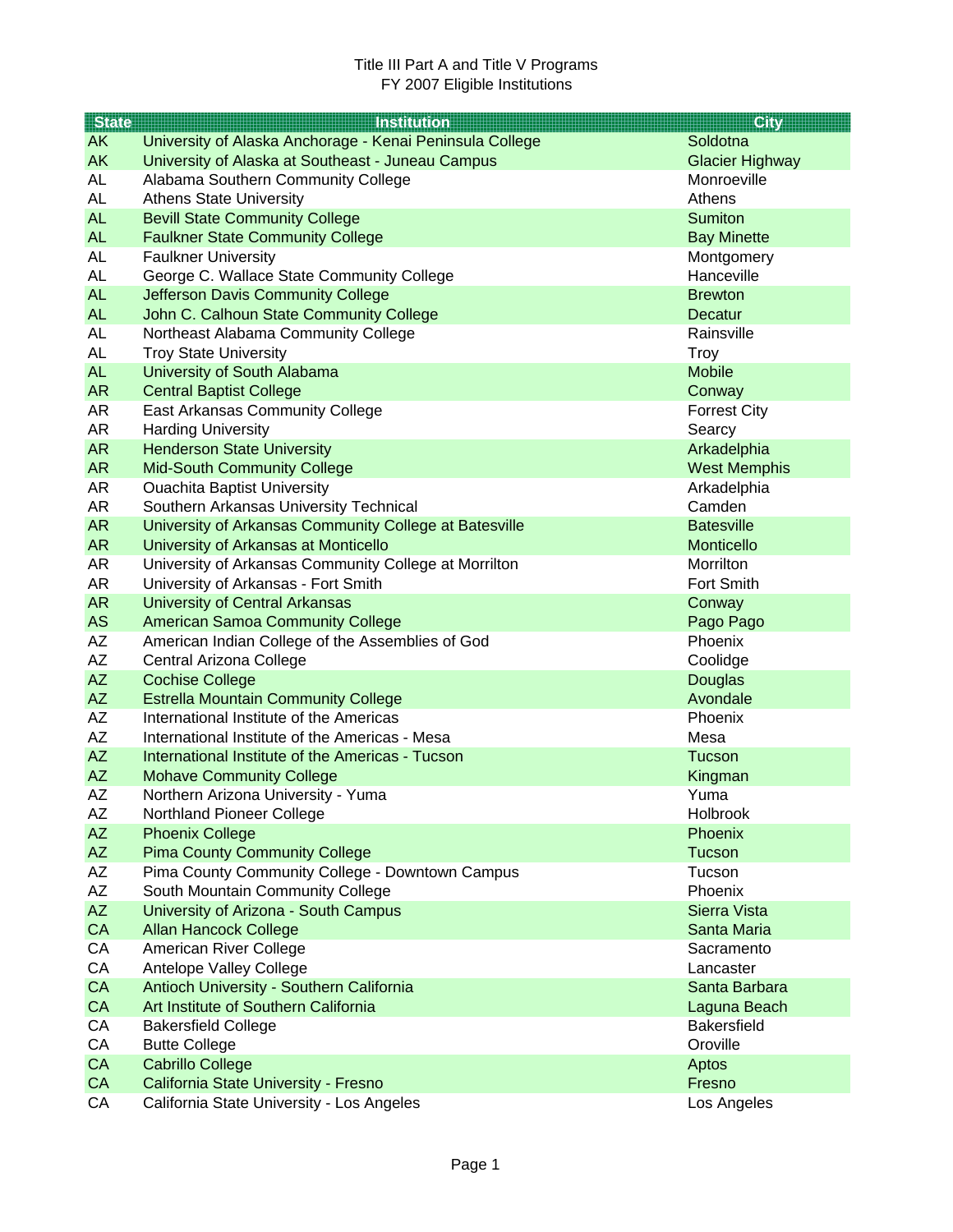| CA        | California State University - Dominguez Hills       | Carson                |
|-----------|-----------------------------------------------------|-----------------------|
| <b>CA</b> | California State University - Northridge            | Northridge            |
| <b>CA</b> | California State University - Stanislaus            | <b>Turlock</b>        |
| CA        | California College of Arts & Crafts                 | San Francisco         |
| CA        | California State University - Monterey Bay          | Seaside               |
| CA        | California State University - San Bernardino        | San Bernardino        |
| <b>CA</b> | <b>Canada College</b>                               | <b>Redwood City</b>   |
| CA        | <b>Cerritos College</b>                             | <b>Norwalk</b>        |
| CA        | <b>Chabot College</b>                               | Hayward               |
| <b>CA</b> | <b>Chaffey Community College</b>                    | Rancho Cucamonga      |
| CA        | <b>College of the Desert</b>                        | <b>Palm Desert</b>    |
| CA        | <b>Cosumnes River College</b>                       | Sacramento            |
| CA        | <b>Crafton Hills College</b>                        | Yucaipa               |
| CA        | <b>Cypress College</b>                              | <b>Cypress</b>        |
| CA        | De Anza Community College                           | Cupertino             |
| CA        | East Los Angeles College                            | <b>Monterey Park</b>  |
| CA        | El Camino College                                   | Torrance              |
| CA        | <b>Gavilan College</b>                              | Gilroy                |
| <b>CA</b> | <b>Glendale Community College</b>                   | Glendale              |
| CA        | <b>Hartnell Community College</b>                   | Salinas               |
| CA        | <b>Humboldt State University</b>                    | Arcata                |
| CA        | <b>Imperial Valley College</b>                      | Imperial              |
| <b>CA</b> | <b>InterAmerican College</b>                        | <b>National City</b>  |
| CA        | La Sierra University                                | Riverside             |
| CA        | Lake Tahoe Community College                        | South Lake Tahoe      |
| CA        | Los Angeles Pierce College                          | <b>Woodland Hills</b> |
| <b>CA</b> | Los Angeles Trade Technical College                 | Los Angeles           |
| CA        | Los Angeles Valley College                          | Van Nuys              |
| CA        | Los Medanos College                                 | Pittsburg             |
| CA        | <b>Merced College</b>                               | <b>Merced</b>         |
| <b>CA</b> | <b>Mount Saint Mary's College</b>                   | Los Angeles           |
| CA        | Mount San Jacinto College                           | San Jacinto           |
| CA        | National Hispanic University                        | San Jose              |
| CA        | <b>Orange Coast College</b>                         | <b>Costa Mesa</b>     |
| <b>CA</b> | Otis College of Art & Design                        | Los Angeles           |
| CA        | <b>Oxnard College</b>                               | Oxnard                |
| СA        | Palo Verde College                                  | <b>Blythe</b>         |
| CA        | <b>Palomar College</b>                              | San Marcos            |
| CA        | Pasadena City College                               | Pasadena              |
| CA        | <b>Reedley College</b>                              | Reedley               |
| CA        | <b>Riverside Community College</b>                  | Riverside             |
| CA        | <b>Sacramento City College</b>                      | Sacramento            |
| CA        | San Diego State University - Imperial Valley Campus | Calexico              |
| CA        | San Jose City College                               | San Jose              |
| CA        | Santa Ana College                                   | Santa Ana             |
| CA        | Southwestern College                                | Chula Vista           |
| CA        | University of California - Riverside                | <b>Riverside</b>      |
| CA        | University of La Verne                              | La Verne              |
| CA        | University of San Francisco                         | San Francisco         |
| CA        | Ventura College                                     | Ventura               |
| CA        | <b>Whittier College</b>                             | Whittier              |
| CO        | Fort Lewis College                                  | Durango               |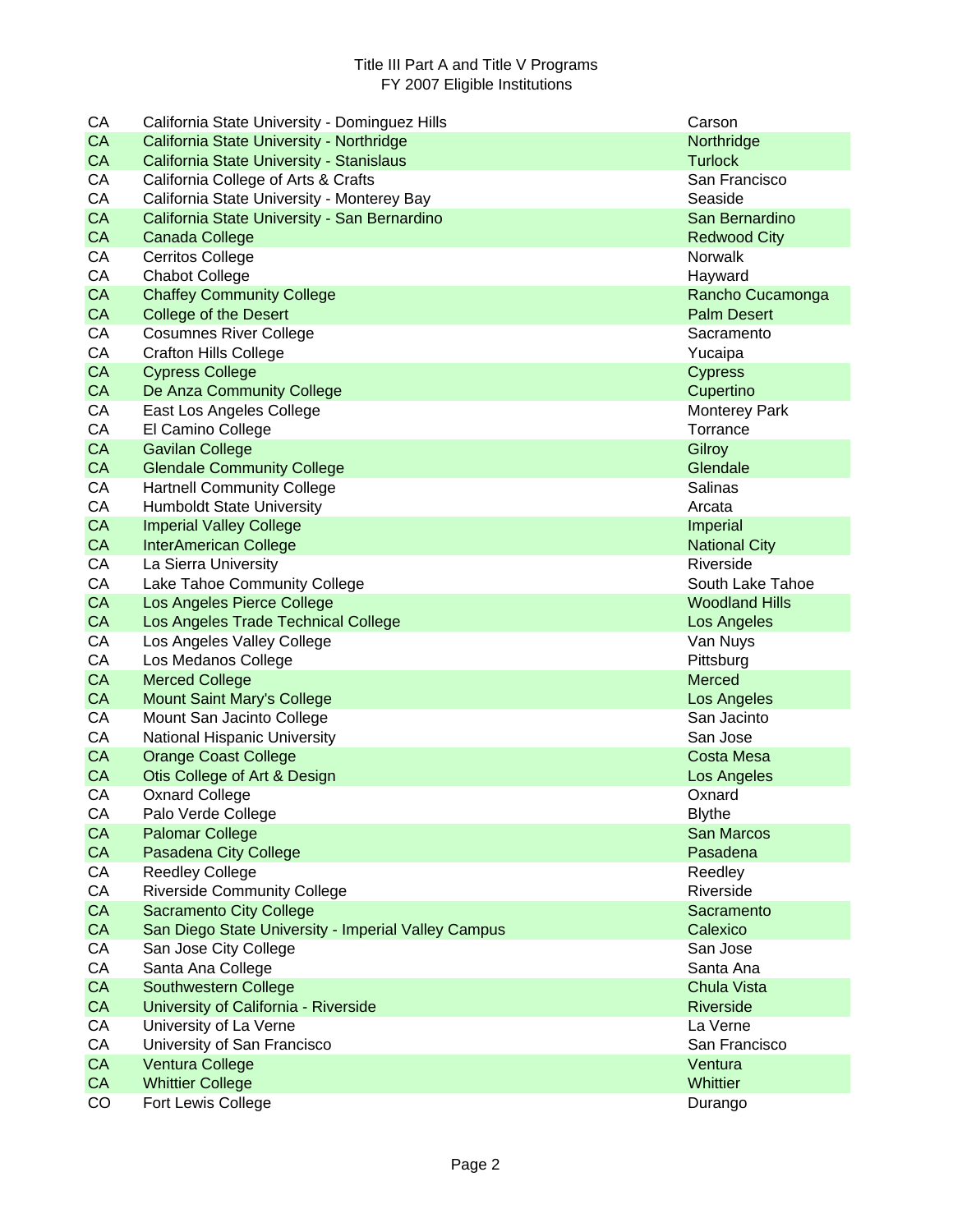| CO              | Otero Junior College                                    | La Junta              |
|-----------------|---------------------------------------------------------|-----------------------|
| CO              | <b>Red Rocks Community College</b>                      | Lakewood              |
| CO              | <b>Trinidad State Junior College</b>                    | <b>Trinidad</b>       |
| <b>CT</b>       | <b>Housatonic Community College</b>                     | <b>Bridgeport</b>     |
| <b>CT</b>       | Norwalk Community Technical College                     | Norwalk               |
| <b>CT</b>       | <b>Three Rivers Community College</b>                   | Norwich               |
| <b>CT</b>       | <b>University of Bridgeport</b>                         | <b>Bridgeport</b>     |
| DC              | <b>Test University</b>                                  | Washington            |
| FL.             | Carlos Albizu University - Miami Campus                 | Miami                 |
| <b>FL</b>       | <b>Florida Atlantic University</b>                      | <b>Boca Raton</b>     |
| FL.             | <b>Florida Hospital College of Health Sciences</b>      | Orlando               |
| FL              | Florida International University                        | Miami                 |
| FL              | <b>Gulf Coast Community College</b>                     | Panama City           |
| FL.             | Miami-Dade Community College - Wolfson Campus           | Miami                 |
| FL.             | Miami-Dade Community College - InterAmerican Campus     | Miami                 |
| FL              | Miami-Dade Community College - Kendall Campus           | Miami                 |
| FL              | Miami-Dade Community College - Medical Center Campus    | Miami                 |
| <b>FL</b>       | <b>Miami-Dade Community College</b>                     | Miami                 |
| <b>FL</b>       | Miami-Dade Community College - Homestead Campus         | Homestead             |
| <b>FL</b>       | Miami-Dade Community College - North Campus             | Miami                 |
| FL              | Nova Southeastern University                            | Fort Lauderdale       |
| <b>FL</b>       | Nova Southeastern University - North Miami Beach Campus | North Miami Beach     |
| FL.             | <b>Okaloosa Walton Community College</b>                | <b>Niceville</b>      |
| FL.             | <b>Saint Thomas University</b>                          | Miami Gardens         |
| GA              | Abraham Baldwin Agricultural College                    | Tifton                |
| <b>GA</b>       | <b>Augusta State University</b>                         | Augusta               |
| <b>GA</b>       | <b>Brewton Parker College</b>                           | <b>Mount Vernon</b>   |
| GA              | Chattahoochee Technical College                         | Marietta              |
| GA              | <b>Dekalb Technical Institute</b>                       | Clarkston             |
| GA              | Georgia Southwestern State University                   | Americus              |
| <b>GA</b>       | Middle Georgia College                                  | Cochran               |
| GA              | Ogeechee Technical College                              | Statesboro            |
| GA              | Sandersville Technical College                          | Sandersville          |
| GA              | <b>Valdosta State University</b>                        | Valdosta              |
| GU              | <b>Guam Community College</b>                           | Agana                 |
| HI              | Chaminade University of Honolulu                        | Honolulu              |
| HI              | Hawaii Community College                                | Hilo                  |
| H <sub>II</sub> | <b>Honolulu Community College</b>                       | Honolulu              |
| HI              | <b>Kapiolani Community College</b>                      | Honolulu              |
| HI              | <b>Leeward Community College</b>                        | Pearl City            |
| HI              | University of Hawaii - West Oahu                        | Pearl City            |
| H <sub>II</sub> | University of Hawaii at Hilo                            | Hilo                  |
| H <sub>l</sub>  | University of Hawaii at Manoa                           | Honolulu              |
| IA              | Eastern Iowa Community College                          | Davenport             |
| IA              | <b>Graceland University</b>                             | Lamoni                |
| IA              | Iowa Wesleyan College                                   | <b>Mount Pleasant</b> |
| IA              | Northeast Iowa Community College                        | Calmar                |
| IA              | Northwest Iowa Community College                        | Sheldon               |
| IA              | Southeastern Community College                          | West Burlington       |
| ID              | College of Southern Idaho                               | <b>Twin Falls</b>     |
| ID              | <b>Lewis-Clark State College</b>                        | Lewiston              |
| ID              | North Idaho College                                     | Coeur d'Alene         |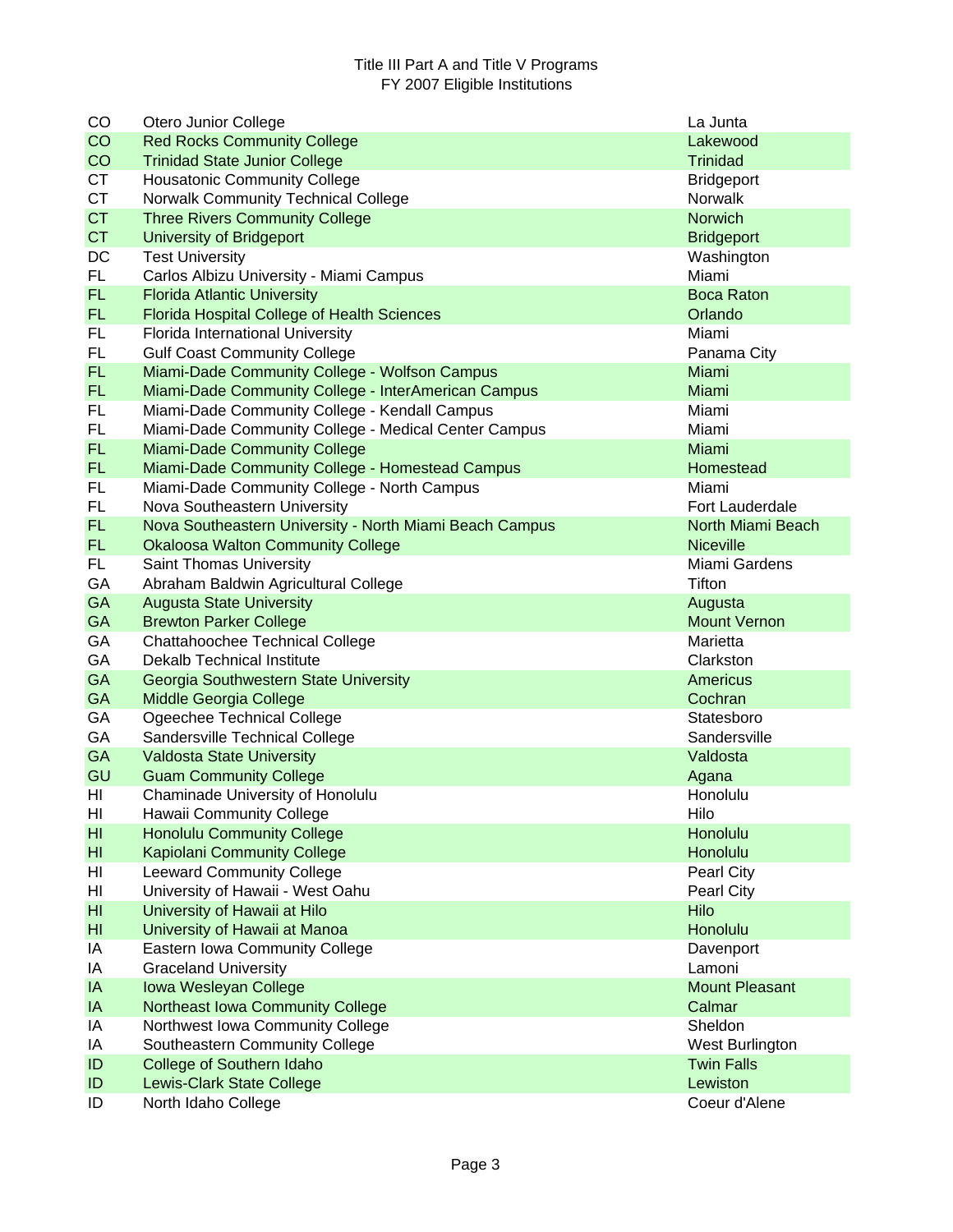| IL         | <b>Blackburn University</b>                                                                      | Carlinville            |
|------------|--------------------------------------------------------------------------------------------------|------------------------|
| IL         | City Colleges of Chicago - Richard J. Daley College                                              | Chicago                |
| IL         | <b>Frontier Community College</b>                                                                | <b>Fairfield</b>       |
| IL         | <b>Governors State University</b>                                                                | <b>University Park</b> |
| IL         | Harold Washington College                                                                        | Chicago                |
| IL         | <b>Highland Community College</b>                                                                | Freeport               |
| IL         | <b>Illinois Central College</b>                                                                  | <b>East Peoria</b>     |
| IL         | Illinois College                                                                                 | Jacksonville           |
| IL         | Knox College                                                                                     | Galesburg              |
| IL         | <b>Lincoln Land Community College</b>                                                            | Springfield            |
| IL         | <b>Lincoln Trail College</b>                                                                     | Olney                  |
| IL         | Malcolm X College                                                                                | Chicago                |
| IL         | Morain Valley Community College                                                                  | Palos Hills            |
| IL         | <b>Morton College</b>                                                                            | Cicero                 |
| IL         | Northeastern Illinois University                                                                 | Chicago                |
| IL         | <b>Olney Central College</b>                                                                     | Olney                  |
| IL         | <b>Richland Community College</b>                                                                | Decatur                |
| IL         | <b>Saint Xavier University</b>                                                                   | Chicago                |
| IL         | Southern Illinois University at Edwardsville                                                     | Edwardsville           |
| IL         | Southwestern Illinois College                                                                    | <b>Belleville</b>      |
| IL         | VanderCook College of Music                                                                      | Chicago                |
| IL         | <b>Wabash Valley College</b>                                                                     | Olney                  |
| IL         | <b>Wilbur Wright College</b>                                                                     | Chicago                |
| IN         | <b>Anderson University</b>                                                                       | Anderson               |
| IN         | Calumet College of Saint Joseph                                                                  | Whiting                |
| IN         | Indiana Institute of Technology                                                                  | Fort Wayne             |
| IN         | Indiana University - Purdue University - Fort Wayne                                              | Fort Wayne             |
| IN         | Ivy Tech Community College - Bloomington, Region 14                                              | Bloomington            |
| IN         | Ivy Tech Community College - Columbus, Region 10                                                 | Columbus               |
| IN         | Ivy Tech Community College - Evansville, Region 12                                               | Evansville             |
| IN         | Ivy Tech Community College - Fort Wayne, Region 3                                                | Fort Wayne             |
| IN         | Ivy Tech Community College - Gary, Region 1                                                      | Gary                   |
| IN         | Ivy Tech Community College - Indianapolis, Region 8                                              | Indianapolis           |
| IN         | Ivy Tech Community College - Kokomo, Region 5                                                    | Kokomo                 |
| IN<br>IN   | Ivy Tech Community College - Lafayette, Region 4                                                 | Lafayette<br>Madison   |
| $\sf IN$   | Ivy Tech Community College - Madison, Region 11<br>Ivy Tech Community College - Muncie, Region 6 | Muncie                 |
| IN         | Ivy Tech Community College - Richmond, Region 9                                                  | Richmond               |
| IN         | Ivy Tech Community College - Sellersburg, Region 13                                              | Sellersburg            |
| IN         | Ivy Tech Community College - South Bend, Region 2                                                | South Bend             |
| ${\sf IN}$ | Ivy Tech Community College - Terre Haute, Region 7                                               | <b>Terre Haute</b>     |
| <b>KS</b>  | <b>Butler County Community College</b>                                                           | El Dorado              |
| <b>KS</b>  | <b>Coffeyville Community College</b>                                                             | Coffeyville            |
| KS         | <b>Colby Community College</b>                                                                   | Colby                  |
| KS         | Dodge City Community College                                                                     | Dodge City             |
| KS         | <b>Donnelly College</b>                                                                          | <b>Kansas City</b>     |
| KS         | <b>Fort Scott Community College</b>                                                              | <b>Fort Scott</b>      |
| KS         | <b>Garden City Community College</b>                                                             | Garden City            |
| KS         | <b>Hesston College</b>                                                                           | Hesston                |
| <b>KS</b>  | <b>Manhattan Area Technical College</b>                                                          | Manhattan              |
| <b>KS</b>  | <b>McPherson College</b>                                                                         | <b>McPherson</b>       |
| KS         | <b>Newman University</b>                                                                         | Wichita                |
|            |                                                                                                  |                        |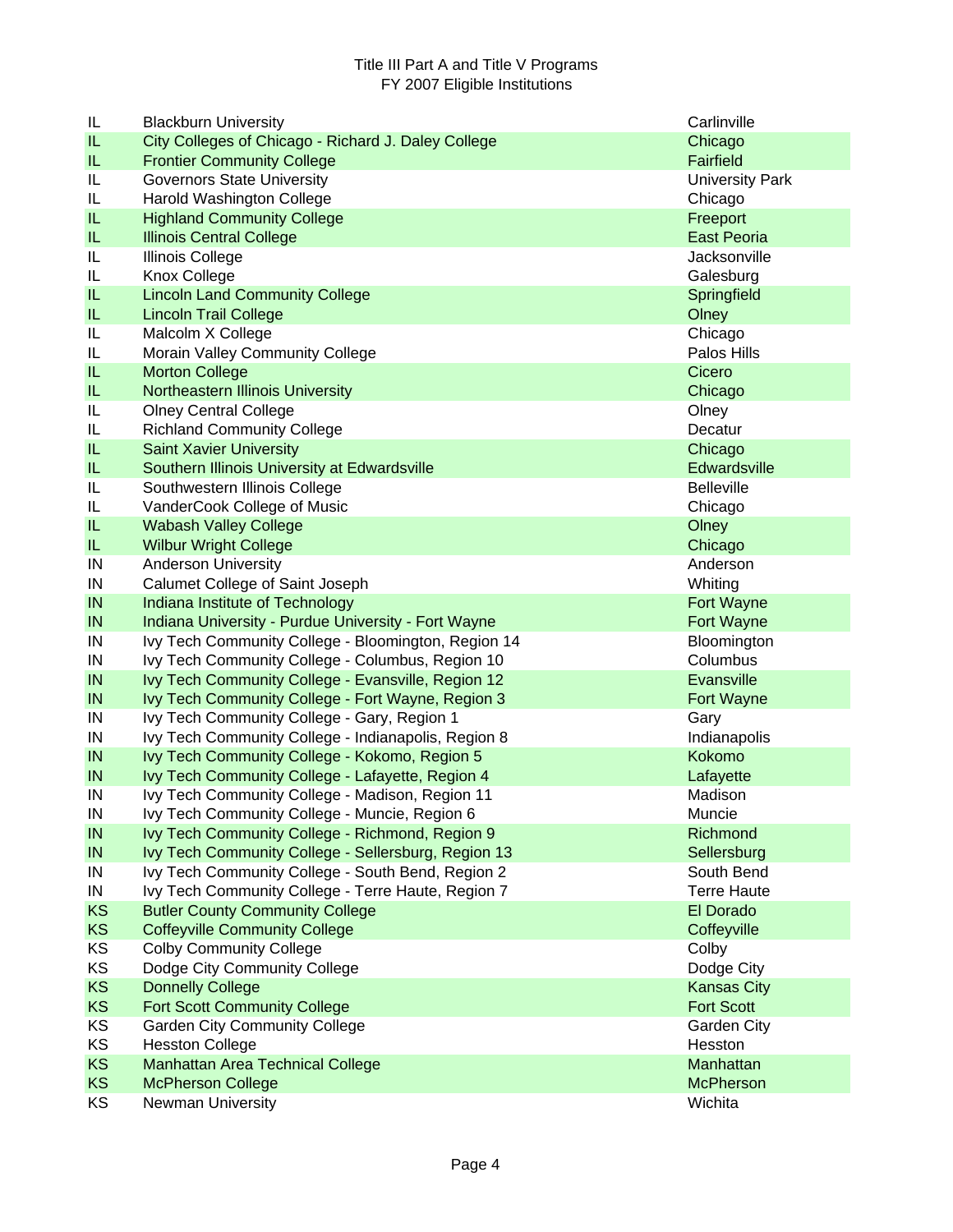| KS        | Pratt Community College & Area Vocational School                    | Pratt                |
|-----------|---------------------------------------------------------------------|----------------------|
| <b>KS</b> | <b>Tabor College</b>                                                | <b>Hillsboro</b>     |
| <b>KY</b> | <b>Brescia University</b>                                           | Owensboro            |
| KY.       | <b>Campbellsville University</b>                                    | Campbellsville       |
| KY        | <b>Eastern Kentucky University</b>                                  | Richmond             |
| <b>KY</b> | Hazard Community College - University of Kentucky Community College | Hazard               |
| <b>KY</b> | Kentucky Wesleyan College                                           | Owensboro            |
| KY        | Saint Catharine College                                             | Saint Catharine      |
| KY        | <b>Union College</b>                                                | Barbourville         |
| LA        | <b>Baton Rouge Community College</b>                                | <b>Baton Rouge</b>   |
| LA        | <b>Bossier Parish Community College</b>                             | <b>Bossier City</b>  |
| LA        | Elaine P. Nunez Community College                                   | Chalmette            |
| LA        | <b>McNeese State University</b>                                     | <b>Lake Charles</b>  |
| LA        | University of Louisiana at Lafayette                                | Lafayette            |
| LA        | University of Louisiana at Monroe                                   | Monroe               |
| МA        | American International College                                      | Springfield          |
| МA        | <b>Becker College</b>                                               | Worcester            |
| <b>MA</b> | <b>Bridgewater State College</b>                                    | <b>Bridgewater</b>   |
| <b>MA</b> | <b>Bristol Community College</b>                                    | <b>Fall River</b>    |
| МA        | <b>Holyoke Community College</b>                                    | Holyoke              |
| МA        | <b>Massasoit Community College</b>                                  | <b>Brockton</b>      |
| <b>MA</b> | Mount Ida College                                                   | <b>Newton</b>        |
| <b>MA</b> | <b>Mount Wachusett Community College</b>                            | Gardner              |
| МA        | Northern Essex Community College                                    | Haverhill            |
| МA        | <b>Roxbury Community College</b>                                    | <b>Boston</b>        |
| <b>MA</b> | <b>Springfield Technical Community College</b>                      | Springfield          |
| <b>MA</b> | Urban College of Boston: A Two-Year College                         | <b>Boston</b>        |
| MD        | College of Southern Maryland                                        | La Plata             |
| MD        | <b>Garrett Community College</b>                                    | McHenry              |
| <b>MD</b> | <b>Montgomery College</b>                                           | Rockville            |
| <b>MD</b> | Sojourner Douglas College                                           | <b>Baltimore</b>     |
| ME        | Eastern Maine Technical College                                     | Bangor               |
| ME        | Kennebec Valley Technical College                                   | Fairfield            |
| <b>ME</b> | <b>Unity College</b>                                                | <b>Unity</b>         |
| <b>ME</b> | University of Maine - Fort Kent                                     | <b>Fort Kent</b>     |
| ME        | University of Maine - Presque Isle                                  | Presque Isle         |
| МE        | <b>York County Technical College</b>                                | Wells                |
| MI        | <b>College For Creative Studies</b>                                 | Detroit              |
| MI        | <b>Grand Rapids Community College</b>                               | <b>Grand Rapids</b>  |
| MI        | Jackson Community College                                           | Jackson              |
| MI        | Lake Michigan College                                               | <b>Benton Harbor</b> |
| MI        | <b>Lansing Community College</b>                                    | Lansing              |
| MI        | <b>Madonna University</b>                                           | Livonia              |
| MI        | Mid Michigan Community College                                      | Harrison             |
| MI        | <b>Muskegon Community College</b>                                   | Muskegon             |
| MI        | North Central Michigan College                                      | Petoskey             |
| MI        | <b>Saint Clair County Community College</b>                         | Port Huron           |
| ΜN        | Bemidji State University                                            | Bemidji              |
| ΜN        | Lake Superior College                                               | Duluth               |
| <b>MN</b> | Minnesota State and Community Technical College                     | Perham               |
| <b>MN</b> | <b>Pine Technical College</b>                                       | <b>Pine City</b>     |
| <b>MO</b> | Central Missouri State University                                   | Warrensburg          |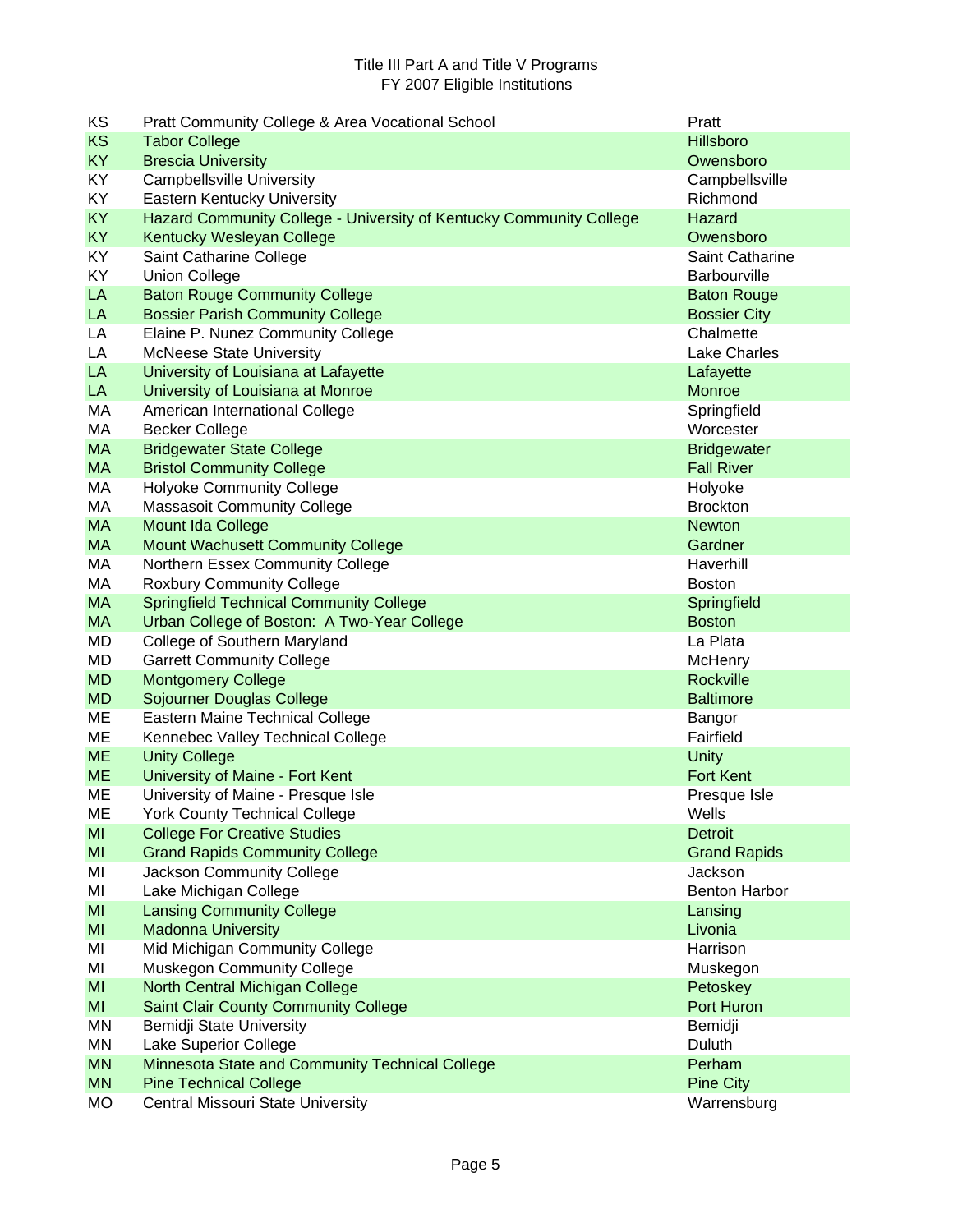| <b>MO</b> | <b>Crowder College</b>                                          | Neosho                |
|-----------|-----------------------------------------------------------------|-----------------------|
| <b>MO</b> | Missouri State University - West Plains                         | <b>West Plains</b>    |
| <b>MO</b> | Missouri Western State University                               | St Joseph             |
| <b>MO</b> | Northwest Missouri State University                             | Maryville             |
| <b>MO</b> | <b>Ozarks Technical Community College</b>                       | Springfield           |
| <b>MO</b> | University of Missouri - Saint Louis                            | <b>St Louis</b>       |
| <b>MS</b> | <b>Delta State University</b>                                   | Cleveland             |
| MS        | <b>East Central Community College</b>                           | Decatur               |
| MS        | Itawamba Community College                                      | Fulton                |
| <b>MS</b> | <b>Jones County Junior College</b>                              | <b>Ellisville</b>     |
| <b>MS</b> | <b>Meridian Community College</b>                               | Meridian              |
| <b>MS</b> | Mississippi College                                             | Clinton               |
| <b>MS</b> | Mississippi University for Women                                | Columbus              |
| <b>MS</b> | Northwest Mississippi Community College                         | Senatobia             |
| <b>MS</b> | <b>Pearl River Community College</b>                            | Poplarville           |
| MS        | University of Southern Mississippi                              | Hattiesburg           |
| MT        | <b>Carroll College</b>                                          | Helena                |
| <b>MT</b> | <b>Dawson Community College</b>                                 | Glendive              |
| <b>MT</b> | <b>Dull Knife Memorial College</b>                              | <b>Lame Deer</b>      |
| МT        | Little Big Horn College                                         | Crow Agency           |
| МT        | Montana State University - Billings                             | <b>Billings</b>       |
| <b>MT</b> | Montana Tech of the University of Montana                       | <b>Butte</b>          |
| <b>MT</b> | <b>Rocky Mountain College</b>                                   | <b>Billings</b>       |
| МT        | <b>Stone Child College</b>                                      | <b>Box Elder</b>      |
| MT        | University of Great Falls                                       | <b>Great Falls</b>    |
| <b>MT</b> | <b>Western Montana College</b>                                  | <b>Dillon</b>         |
| <b>NC</b> | <b>Asheville Buncombe Technical Community College</b>           | Asheville             |
| <b>NC</b> | College of the Albemarle                                        | <b>Elizabeth City</b> |
| <b>NC</b> | <b>Elizabeth City State University</b>                          | <b>Elizabeth City</b> |
| <b>NC</b> | <b>Halifax Community College</b>                                | Weldon                |
| <b>NC</b> | <b>McDowell Technical Community College</b>                     | <b>Marion</b>         |
| <b>NC</b> | North Carolina Wesleyan College                                 | Rocky Mount           |
| <b>NC</b> | <b>Pamlico Community College</b>                                | Grantsboro            |
| <b>NC</b> | <b>Robeson Community College</b>                                | Lumberton             |
| <b>NC</b> | <b>Sandhills Community College</b>                              | Pinehurst             |
| <b>NC</b> | Southeastern Community College                                  | Whiteville            |
| <b>NC</b> | <b>Stanly Community College</b>                                 | Albemarle             |
| <b>NC</b> | <b>Tri-County Community College</b>                             | <b>Murphy</b>         |
| NC        | <b>Wayne Community College</b>                                  | Goldsboro             |
| <b>ND</b> | Cankdeska Cikana (Little Hoop) Community College                | Fort Totten           |
| <b>ND</b> | Fort Berthold Community College                                 | New Town              |
| <b>ND</b> | <b>Mayville State University</b>                                | Mayville              |
| <b>ND</b> | <b>Turtle Mountain Community College</b>                        | <b>Belcourt</b>       |
| ND.       | United Tribes Technical College                                 | <b>Bismarck</b>       |
| <b>ND</b> | University of Mary                                              | <b>Bismarck</b>       |
| <b>ND</b> | <b>Valley City State University</b>                             | <b>Valley City</b>    |
| <b>ND</b> | <b>Williston State College</b>                                  | Williston             |
| <b>NE</b> | <b>Chadron State College</b>                                    | Chadron               |
| <b>NE</b> | <b>College of Saint Mary</b>                                    | Omaha                 |
| <b>NE</b> | <b>Little Priest Tribal College</b>                             | Winnebago             |
| <b>NE</b> | Nebraska Indian Community College                               | Macy                  |
| <b>NH</b> | New Hampshire Community Technical College - Manchester/Stratham | Manchester            |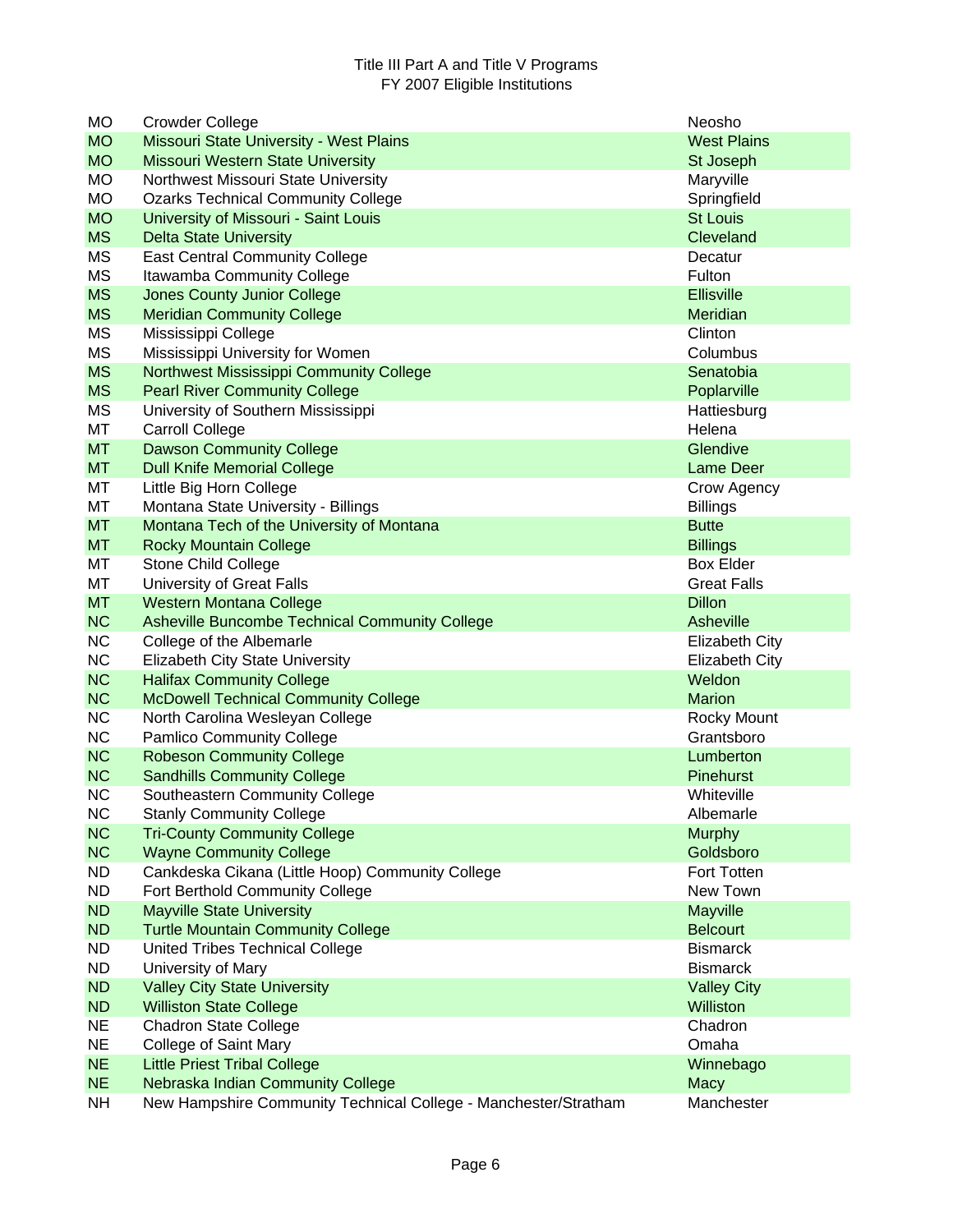| NH                     | New Hampshire Community Technical College - Stratham                      | Stratham                  |
|------------------------|---------------------------------------------------------------------------|---------------------------|
| <b>NH</b>              | New Hampshire Community Technical College - Claremont                     | Claremont                 |
| <b>NH</b>              | New Hampshire Community Technical College - Nashua/Claremont              | <b>Nashua</b>             |
| <b>NH</b>              | New Hampshire Technical Institute                                         | Concord                   |
| <b>NJ</b>              | College of Saint Elizabeth                                                | Morristown                |
| <b>NJ</b>              | <b>Essex County College</b>                                               | <b>Newark</b>             |
| <b>NJ</b>              | <b>Hudson County Community College</b>                                    | <b>Jersey City</b>        |
| <b>NJ</b>              | Kean University                                                           | Union                     |
| <b>NJ</b>              | New Jersey City University                                                | Jersey City               |
| <b>NJ</b>              | <b>Passaic County Community College</b>                                   | Paterson                  |
| <b>NJ</b>              | <b>Rowan University</b>                                                   | Glassboro                 |
| <b>NJ</b>              | Rutgers, the State University of New Jersey                               | Camden                    |
| <b>NJ</b>              | Saint Peter's College                                                     | Jersey City               |
| <b>NJ</b>              | <b>Union County College</b>                                               | Cranford                  |
| <b>NM</b>              | <b>Clovis Community College</b>                                           | <b>Clovis</b>             |
| <b>NM</b>              | College of Santa Fe (The)                                                 | Santa Fe                  |
| NM                     | Eastern New Mexico University - Roswell                                   | Roswell                   |
| <b>NM</b>              | <b>Eastern New Mexico University</b>                                      | <b>Portales</b>           |
| <b>NM</b>              | Institute of American Indian & Alaska National Culture & Arts Development | Santa Fe                  |
| NM                     | International Institute of the Americas - Albuquerque                     | Albuquerque               |
| NM                     | Luna Community College                                                    | Las Vegas                 |
| <b>NM</b>              | <b>Mesalands Community College</b>                                        | Tucumcari                 |
| <b>NM</b><br>NM        | <b>New Mexico Highlands University</b>                                    | Las Vegas<br>Socorro      |
| ΝM                     | New Mexico Institute of Mining & Technology<br>New Mexico Junior College  | <b>Hobbs</b>              |
| <b>NM</b>              | New Mexico State University - Dona Ana                                    | Las Cruces                |
| <b>NM</b>              | <b>New Mexico State University</b>                                        | Las Cruces                |
| NM                     | New Mexico State University - Alamogordo                                  | Alamogordo                |
| NM                     | New Mexico State University - Grants                                      | Grants                    |
| <b>NM</b>              | New Mexico State University - Carlsbad                                    | Carlsbad                  |
| <b>NM</b>              | Northern New Mexico Community College                                     | Espanola                  |
| NM                     | Santa Fe Community College                                                | Santa Fe                  |
| NM                     | University of New Mexico                                                  | Albuquerque               |
| <b>NM</b>              | University Of New Mexico - Taos                                           | Taos                      |
| <b>NM</b>              | University of New Mexico - Valencia Campus                                | Los Lunas                 |
| <b>NM</b>              | <b>Western New Mexico State University</b>                                | <b>Silver City</b>        |
| <b>NY</b>              | Adelphi University                                                        | Garden City               |
| <b>NY</b>              | <b>Boricua College</b>                                                    | <b>New York</b>           |
| <b>NY</b>              | <b>Broome Community College</b>                                           | <b>Binghamton</b>         |
| <b>NY</b>              | Cayuga County Community College - State University of New York (SUNY)     | Auburn                    |
| <b>NY</b>              | City College of New York - City University of New York (CUNY)             | New York                  |
| <b>NY</b>              | Concordia College                                                         | <b>Bronxville</b>         |
| <b>NY</b>              | <b>Corning Community College - SUNY</b>                                   | Corning                   |
| NY.                    | <b>CUNY - Bronx Community College</b>                                     | <b>Bronx</b>              |
| <b>NY</b>              | <b>CUNY - Hostos Community College</b>                                    | <b>Bronx</b>              |
| <b>NY</b>              | <b>CUNY - Hunter College</b>                                              | <b>New York</b>           |
| NY                     | <b>CUNY - LaGuardia Community College</b>                                 | Long Island City          |
| <b>NY</b>              | <b>CUNY - Lehman College</b>                                              | <b>Bronx</b>              |
| <b>NY</b>              | <b>CUNY - Queens College</b>                                              | Flushing                  |
| <b>NY</b><br><b>NY</b> | Daemen College<br><b>Genesee Community College</b>                        | Amherst<br><b>Batavia</b> |
| NY                     | <b>Hilbert College</b>                                                    | Hamburg                   |
|                        |                                                                           |                           |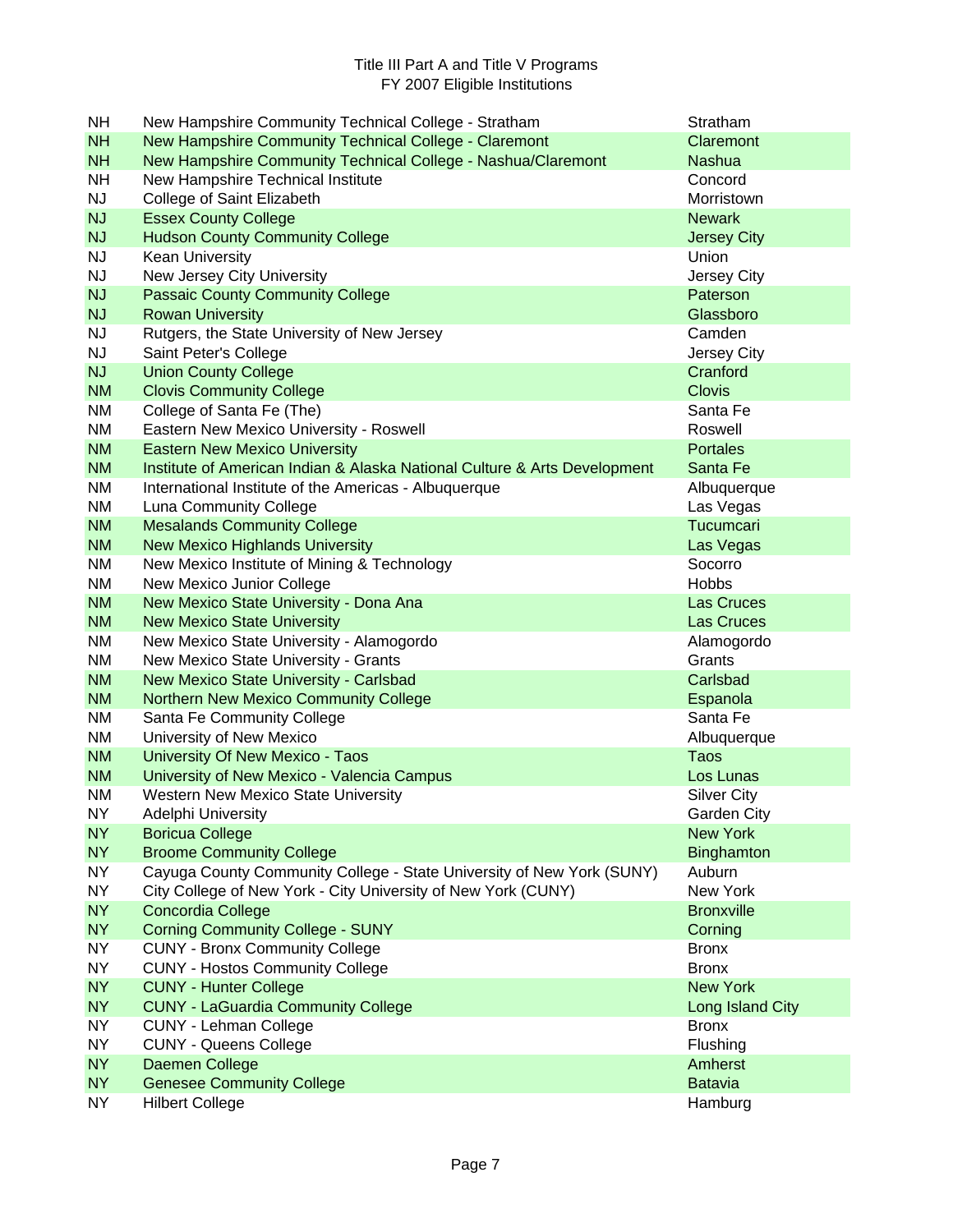| <b>NY</b> | <b>Mercy College</b>                                               | Dobbs Ferry          |
|-----------|--------------------------------------------------------------------|----------------------|
| <b>NY</b> | <b>Metropolitan College of New York</b>                            | <b>New York</b>      |
| <b>NY</b> | New York City Technical College of the City University of New York | <b>Brooklyn</b>      |
| <b>NY</b> | <b>Onondaga Community College</b>                                  | Syracuse             |
| <b>NY</b> | Polytechnic University                                             | <b>Brooklyn</b>      |
| <b>NY</b> | Saint John's University                                            | Jamaica              |
| <b>NY</b> | <b>Schenectady County Community College</b>                        | Schenectady          |
| <b>NY</b> | State University of New York Institute of Technology at Utica      | Utica                |
| <b>NY</b> | State University of New York at New Paltz                          | <b>New Paltz</b>     |
| <b>NY</b> | <b>SUNY - College at Plattsburgh</b>                               | Plattsburgh          |
| <b>NY</b> | <b>SUNY - College at Potsdam</b>                                   | Potsdam              |
| <b>NY</b> | SUNY - College at Purchase                                         | Purchase             |
| <b>NY</b> | SUNY - College of Technology at Canton                             | Canton               |
| <b>NY</b> | <b>SUNY - Ulster County Community College</b>                      | <b>Stone Ridge</b>   |
| <b>NY</b> | Vaughn College of Aeronautics and Technology                       | Flushing             |
| <b>NY</b> | Villa Maria College of Buffalo                                     | <b>Buffalo</b>       |
| OH        | Cincinnati State Technical & Community College                     | Cincinnati           |
| OH        | <b>Clark State Community College</b>                               | Springfield          |
| OH        | <b>Columbus State Community College</b>                            | Columbus             |
| OH        | <b>Cuyahoga Community College</b>                                  | Cleveland            |
| OH        | <b>Hocking Technical College</b>                                   | Nelsonville          |
| OH        | <b>Jefferson Community College</b>                                 | Steubenville         |
| OH        | <b>Kent State University</b>                                       | Warren               |
| OH        | Lorain County Community College                                    | Elyria               |
| OH        | Lourdes College                                                    | Sylvania             |
| OH        | Mercy College of Northwest Ohio                                    | <b>Toledo</b>        |
| OH        | Notre Dame College of Ohio                                         | <b>South Euclid</b>  |
| OH        | <b>Stark State College of Technology</b>                           | North Canton         |
| OH        | <b>Tiffin University</b>                                           | Tiffin               |
| OH        | <b>Washington State Community College</b>                          | <b>Marietta</b>      |
| OH        | <b>Youngstown State University</b>                                 | Youngstown           |
| OK        | <b>Cameron University</b>                                          | Lawton               |
| OK        | Northeastern State University                                      | Tahlequah            |
| OK        | Northwestern Oklahoma State University                             | Alva                 |
| OK        | <b>Rose State College</b>                                          | <b>Midwest City</b>  |
| OK        | Seminole State College                                             | Seminole             |
| OK.       | Southwestern Oklahoma State University                             | Weatherford          |
| <b>OK</b> | University of Central Oklahoma                                     | Edmond               |
| <b>OR</b> | <b>Chemeketa Community College</b>                                 | Salem                |
| <b>OR</b> | <b>Concordia University</b>                                        | Portland             |
| <b>OR</b> | <b>Eastern Oregon University</b>                                   | La Grande            |
| <b>OR</b> | <b>Klamath Community College</b>                                   | <b>Klamath Falls</b> |
| <b>OR</b> | <b>Lane Community College</b>                                      | Eugene               |
| <b>OR</b> | <b>Warner Pacific College</b>                                      | Portland             |
| PA        | Clarion University of Pennsylvania                                 | Clarion              |
| PA        | Mansfield University of Pennsylvania                               | <b>Mansfield</b>     |
| PA        | Neumann College                                                    | Aston                |
| PA        | Peirce College                                                     | Philadelphia         |
| PA        | Pennsylvania Highlands Community College                           | Johnstown            |
| PA        | Pennsylvania Institute of Technology                               | Media                |
| PA        | <b>Robert Morris College</b>                                       | <b>Moon Township</b> |
| PA        | <b>Saint Francis University</b>                                    | Loretto              |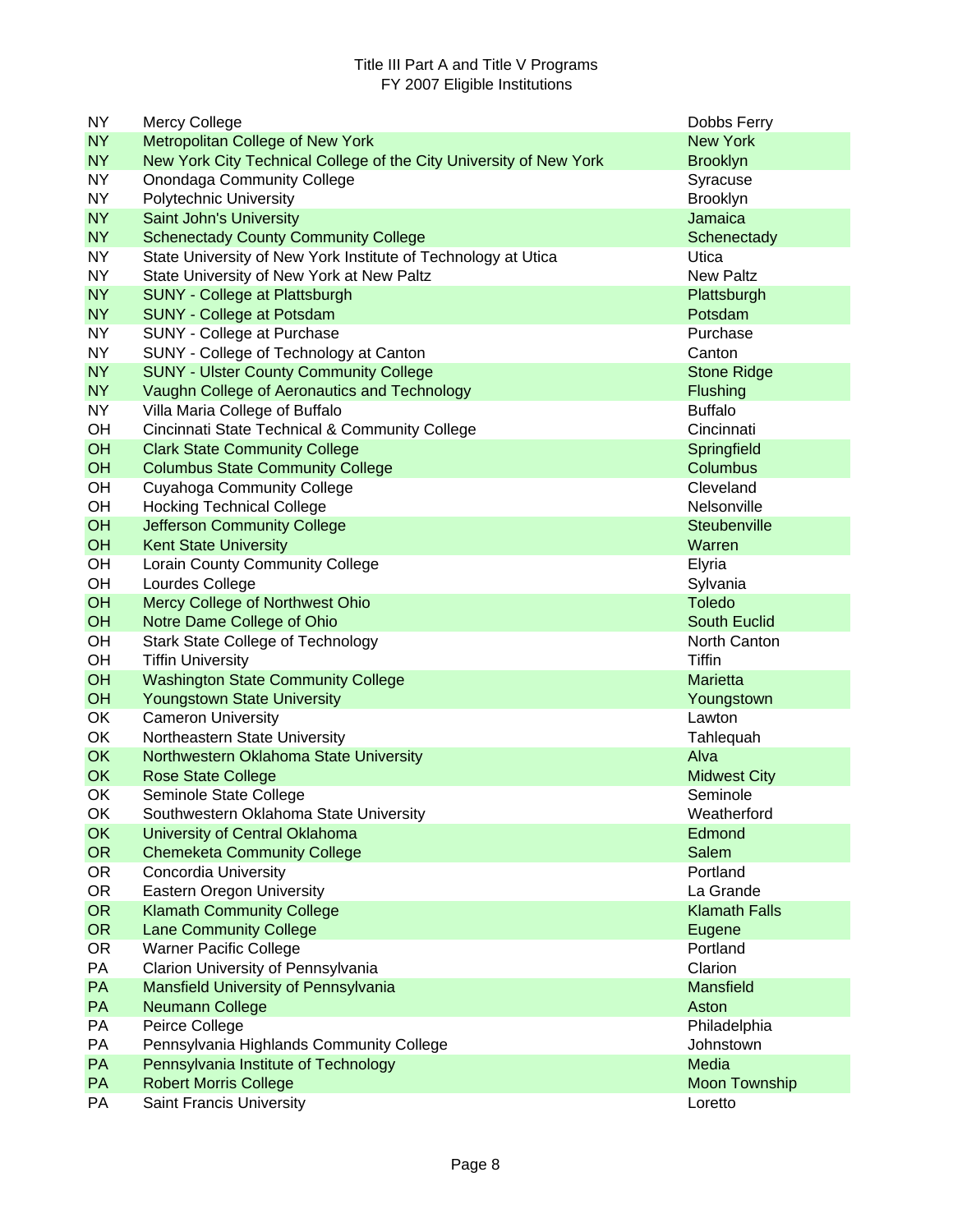| <b>PR</b> | American University of Puerto Rico                               | Bayamon            |
|-----------|------------------------------------------------------------------|--------------------|
| <b>PR</b> | <b>Atlantic College</b>                                          | Guaynabo           |
| <b>PR</b> | <b>Bayamon Central University</b>                                | <b>Bayamon</b>     |
| <b>PR</b> | Carlos Albizu University - San Juan Campus                       | San Juan           |
| <b>PR</b> | Centro de Estudios Multidisciplinarios                           | San Juan           |
| <b>PR</b> | Colegio Pentecostal Mizpa                                        | <b>Rio Piedras</b> |
| <b>PR</b> | Colegio Tecnologico del Municipio de San Juan                    | San Juan           |
| <b>PR</b> | Colegio Universitario del Este                                   | Carolina           |
| <b>PR</b> | Escuela De Artes Plasticas                                       | San Juan           |
| <b>PR</b> | <b>Humacao Community College</b>                                 | Humacao            |
| <b>PR</b> | Inter American University - Aguadilla                            | San Juan           |
| <b>PR</b> | Inter American University - Arecibo                              | San Juan           |
| <b>PR</b> | Inter American University - Barranquitas                         | San Juan           |
| <b>PR</b> | Inter American University - Bayamon                              | San Juan           |
| <b>PR</b> | Inter American University - Fajardo                              | San Juan           |
| <b>PR</b> | Inter American University - Guayama                              | San Juan           |
| <b>PR</b> | Inter American University - Ponce                                | San Juan           |
| <b>PR</b> | Inter American University - San German                           | San Juan           |
| <b>PR</b> | Pontifical Catholic - University of Puerto Rico (The)            | Ponce              |
| <b>PR</b> | Pontifical Catholic - University of Puerto Rico (The) - Arecibo  | Arecibo            |
| <b>PR</b> | Pontifical Catholic - University of Puerto Rico (The) - Mayaguez | Mayaguez           |
| <b>PR</b> | Universidad Central del Caribe                                   | Bayamon            |
| <b>PR</b> | Universidad del Este - Cabo Rojo                                 | Cabo Rojo          |
| <b>PR</b> | Universidad del Este - Manati                                    | Manati             |
| <b>PR</b> | Universidad del Este - Santa Isabel                              | Santa Isabel       |
| <b>PR</b> | Universidad del Este - Utuado                                    | <b>Utuado</b>      |
| <b>PR</b> | Universidad del Este - Yuaco                                     | Yauco              |
| <b>PR</b> | Universidad del Turabo                                           | Gurabo             |
| <b>PR</b> | Universidad del Turabo - Cayey                                   | Cayey              |
| <b>PR</b> | Universidad del Turabo - Isabela                                 | Isabela            |
| <b>PR</b> | Universidad del Turabo - Naguabo                                 | Naguabo            |
| <b>PR</b> | Universidad del Turabo - Ponce                                   | Ponce              |
| <b>PR</b> | Universidad del Turabo - Yabucoa                                 | Yabucoa            |
| <b>PR</b> | Universidad Metropolitana                                        | San Juan           |
| <b>PR</b> | Universidad Metropolitana - Aguadilla                            | Aguadilla          |
| <b>PR</b> | Universidad Metropolitana - Bayamon                              | Bayamon            |
| PR.       | Universidad Metropolitana - Jayuya                               | Jayuya             |
| PR.       | Universidad Politecnica de Puerto Rico                           | San Juan           |
| <b>PR</b> | University of Puerto Rico - Aguadilla                            | Aguadilla          |
| <b>PR</b> | University of Puerto Rico - Cayey                                | Cayey              |
| <b>PR</b> | University of Puerto Rico - Humacao                              | Humacao            |
| <b>PR</b> | University of Puerto Rico - Rio Piedras Campus                   | San Juan           |
| <b>PR</b> | University of Puerto Rico - Utuado                               | <b>Utuado</b>      |
| <b>PR</b> | University of the Sacred Heart                                   | San Juan           |
| <b>PR</b> | University of Puerto Rico - Bayamon University College           | Bayamon            |
| <b>PR</b> | University of Puerto Rico - Mayaguez                             | Mayaguez           |
| <b>PR</b> | University of Puerto Rico - Medical Sciences Campus              | San Juan           |
| <b>PR</b> | University of Puerto Rico - Ponce University College             | Ponce              |
| RI.       | Community College of Rhode Island                                | Lincoln            |
| <b>SC</b> | <b>Aiken Technical College</b>                                   | Aiken              |
| <b>SC</b> | <b>Central Carolina Technical College</b>                        | <b>Sumter</b>      |
| SC        | <b>Francis Marion University</b>                                 | Florence           |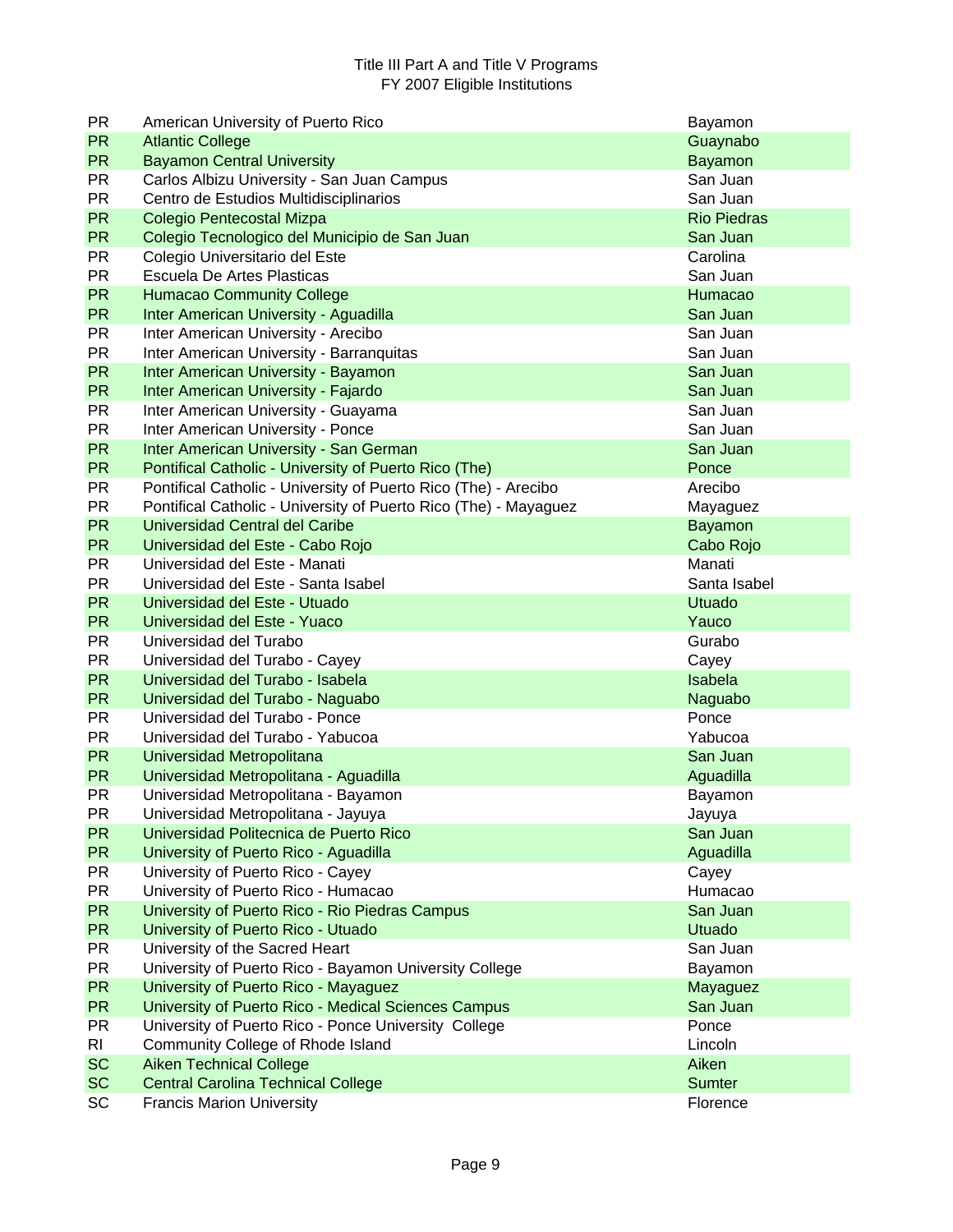| SC        | Limestone College                                        | Gaffney               |
|-----------|----------------------------------------------------------|-----------------------|
| <b>SC</b> | University of South Carolina - Spartanburg               | Spartanburg           |
| <b>SC</b> | <b>Williamsburg Technical College</b>                    | Kingstree             |
| <b>SD</b> | <b>Black Hills State University</b>                      | Spearfish             |
| <b>SD</b> | Kilian Community College                                 | <b>Sioux Falls</b>    |
| <b>SD</b> | Sinte Gleska University - Ihankotonwan Community College | <b>Marty</b>          |
| <b>SD</b> | <b>University of Sioux Falls</b>                         | <b>Sioux Falls</b>    |
| <b>TN</b> | <b>Crichton College</b>                                  | Memphis               |
| <b>TN</b> | <b>Dyersburg State Community College</b>                 | Dyersburg             |
| <b>TN</b> | <b>Lee University</b>                                    | Cleveland             |
| <b>TN</b> | <b>Motlow State Community College</b>                    | Lynchburg             |
| <b>TN</b> | Roane State Community College                            | Harriman              |
| TN        | <b>Walters State Community College</b>                   | Morristown            |
| <b>TN</b> | Watkins Institute College of Art & Design                | <b>Nashville</b>      |
| <b>TX</b> | <b>Amarillo College</b>                                  | Amarillo              |
| <b>TX</b> | Angelina College                                         | Lufkin                |
| <b>TX</b> | <b>Austin Community College</b>                          | Austin                |
| <b>TX</b> | <b>Baptist University of the Americas</b>                | San Antonio           |
| <b>TX</b> | <b>Brazosport College</b>                                | Lake Jackson          |
| <b>TX</b> | <b>Cedar Valley College</b>                              | Lancaster             |
| <b>TX</b> | <b>Coastal Bend College</b>                              | <b>Beeville</b>       |
| <b>TX</b> | Del Mar College                                          | <b>Corpus Christi</b> |
| <b>TX</b> | <b>East Texas Baptist University</b>                     | <b>Marshall</b>       |
| <b>TX</b> | El Paso Community College                                | El Paso               |
| <b>TX</b> | <b>Houston Community College</b>                         | Houston               |
| <b>TX</b> | <b>Howard College</b>                                    | <b>Big Spring</b>     |
| <b>TX</b> | Lamar State College - Port Arthur                        | <b>Port Arthur</b>    |
| TX        | <b>Lamar University</b>                                  | <b>Beaumont</b>       |
| <b>TX</b> | <b>Laredo Community College</b>                          | Laredo                |
| <b>TX</b> | <b>Midland College</b>                                   | Midland               |
| <b>TX</b> | <b>Mountain View College</b>                             | <b>Dallas</b>         |
| TX        | Northwest Vista College                                  | San Antonio           |
| <b>TX</b> | Our Lady of the Lake University                          | San Antonio           |
| <b>TX</b> | Palo Alto College                                        | San Antonio           |
| <b>TX</b> | <b>Paris Junior College</b>                              | Paris                 |
| ТX        | <b>Saint Edwards University</b>                          | Austin                |
| TХ        | Saint Mary's University                                  | San Antonio           |
| <b>TX</b> | San Antonio College                                      | San Antonio           |
| <b>TX</b> | <b>Schreiner University</b>                              | Kerrville             |
| TX        | Southwest Texas Junior College                           | Uvalde                |
| TX        | <b>Sul Ross State University</b>                         | Alpine                |
| <b>TX</b> | Sul Ross State University - Rio Grande-Uvalde            | <b>Uvalde</b>         |
| <b>TX</b> | <b>Texas A&amp;M International University</b>            | Laredo                |
| <b>TX</b> | Texas A&M University - Corpus Christi                    | Corpus Christi        |
| <b>TX</b> | Texas A&M University - Kingsville                        | Kingsville            |
| <b>TX</b> | Texas State Technical College - Harlingen                | Harlingen             |
| <b>TX</b> | <b>Texas Tech University</b>                             | Lubbock               |
| <b>TX</b> | <b>Texas Wesleyan University</b>                         | Fort Worth            |
| <b>TX</b> | University of Texas of the Permian Basin                 | Odessa                |
| <b>TX</b> | University of Houston - Downtown                         | Houston               |
| <b>TX</b> | University of Texas at Brownsville                       | <b>Brownsville</b>    |
| <b>TX</b> | University of Texas at El Paso                           | El Paso               |